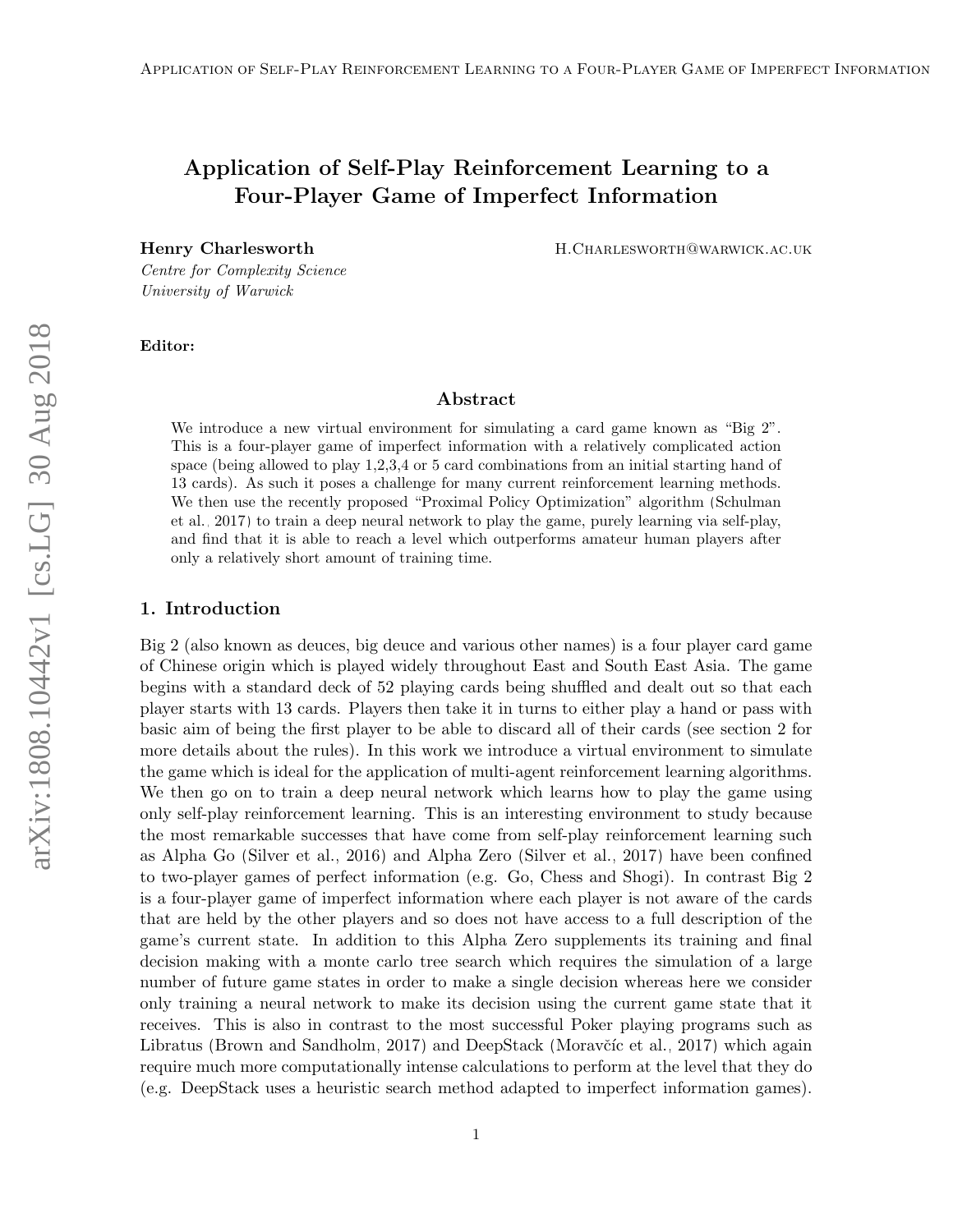#### **CHARLESWORTH**

One approach which does directly apply deep self-play reinforcement learning to games of imperfect information is "neural fictitious self-play" [\(Heinrich and Silver, 2016\)](#page-6-5) where an attempt is made to learn a strategy which approximates a Nash equilibrium, although this has not been applied to any games with more than two players.

Multi-agent environments in general pose an interesting challenge for reinforcement learning algorithms and many of the techniques which work well for single-agent environments cannot be readily adapted to the multi-agent domain [\(Lowe et al., 2017\)](#page-6-6). Approaches such as Deep Q-Networks [\(Mnih et al., 2015\)](#page-6-7) struggle because multi-agent environments are inherently non-stationary (due to the fact that the other agents are themselves improving with time) which prevents the straightforward use of experience replay that is necessary to stabilize the algorithm. Standard policy gradient methods also struggle due to the large variances in gradient estimates that arise in the multi-agent setting which often increase exponentially with the number of agents. Although there are some environments that are useful for testing out multi-agent reinforcement learning algorithms such as the OpenAI competitive environments [\(Bansal et al., 2018\)](#page-6-8) and the "Pommerman" competitions (<https://pommerman.com>) we hope that Big 2 can be a useful addition as it is relatively accessible whilst still requiring complex strategies and reasoning to play well.

#### 2. Rules and Basic Strategy

At the start of each game a standard deck of playing cards (excluding jokers) is dealt out randomly such that each of the four players starts with 13 cards. The "value" of each card is ordered primarily by number with 3 being the lowest and 2 being the highest (hence Big 2), i.e.  $3 < 4 < 5 < 6 < 7 < 8 < 9 < 10 < J < Q < K < A < 2$  and then secondly by suit with the following order: Diamonds < Clubs < Hearts < Spades. Throughout the rest of the paper we will refer to cards by their number and the first letter of their suit, so for example the four of hearts will be referred to as the 4H. This means that the 3D is the lowest card in the game whilst the 2S is the highest. There are a number of variations in the rules that are played around the world but in the version which we use the player who starts with the 3D has to play this card first as a single. The next player (clockwise) then either has to play a higher single card or pass, and this continues until either each player passes or someone plays the 2S. At this point the last player to have played a card is "in control" and can choose to play any single card or *any valid poker hand*. These include pairs (two cards of the same number), three-of-a-kinds (three cards of the same number), four-ofa-kinds (four cards of the same number), two-pairs, straights (5 cards in numerical order, e.g. 8, 9, 10, J, Q), flushes (5 cards of the same suit), full-houses (3 cards of one number, 2 of another number) and straight-flushes (both a straight and a flush). Subsequent players must then either play a better hand of the same number of cards or pass. This continues until everyone passes at which point the last player gets control and can again choose to play any valid hand they wish. The game finishes once one player has gotten rid of all of their cards at which point they are awarded a positive reward equal to the sum of the number of cards that the three other players have left. Each of the other players is given a negative reward equal to the number of cards they have left - so for example if player 1 wins and players 2,3 and 4 have 5, 7 and 10 cards left respectively then the rewards assigned will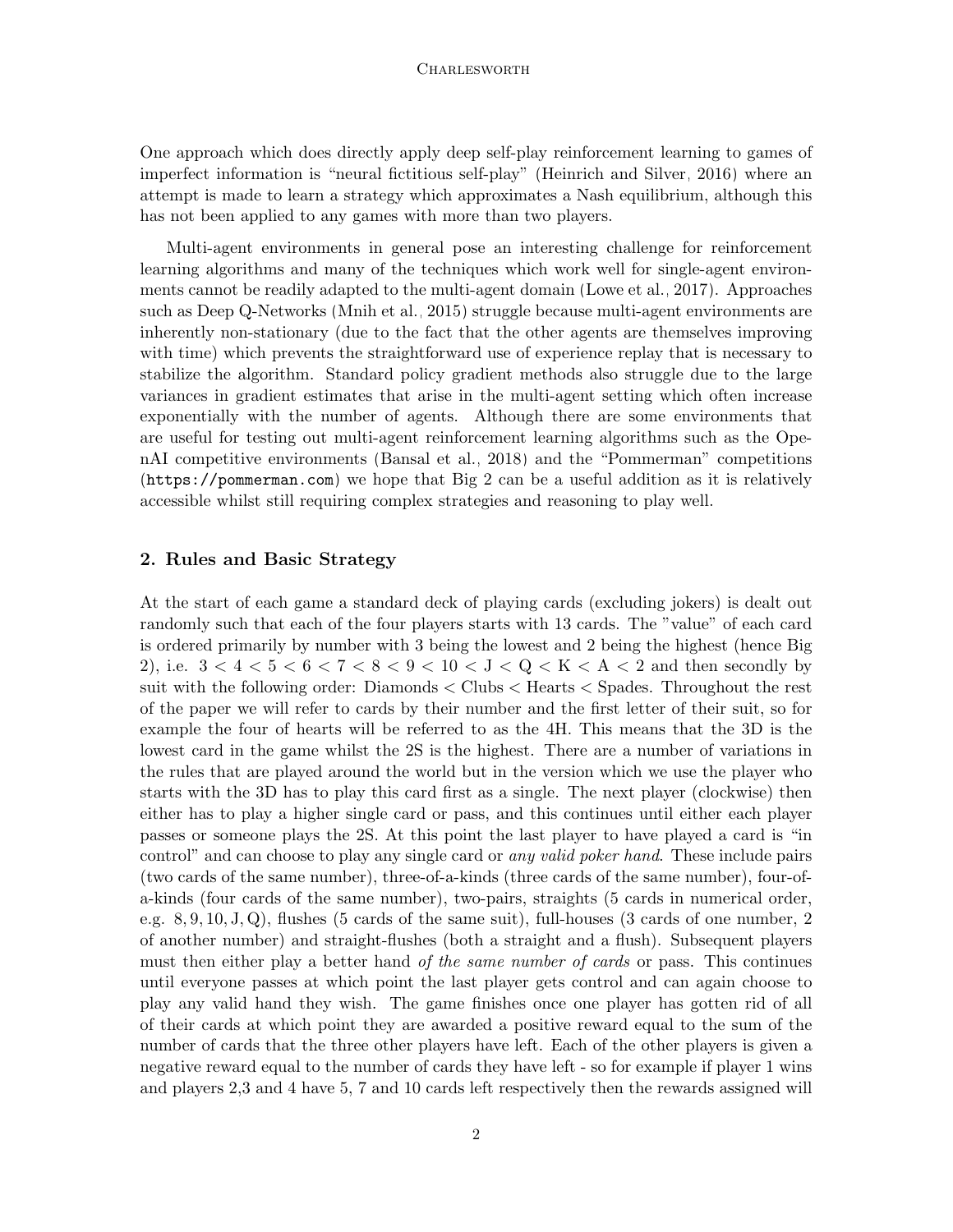be  $\{22, -5, -7, -10\}$ . This provides reasonable motivation to play to win in most situations rather than just trying to get down to having a low number of cards left.



Figure 1: A typical start to a game (although note that players are not aware of what cards the other players hold). All 52 cards are dealt out so that each player begins with 13 cards. The player with the 3 of diamonds (here player 4) must start and play this as a single card hand. Subsequent players must play a higher single card or pass (skip their go). This continues until everyone passes at which point the last player who played a card gains "control". A player with control can then choose to play any valid 1,2,3,4 or 5 card hand (see text for details). Subsequent players must then play a better hand of the same number of cards or pass until someone new gains control. This continues until one player has managed to play all of their cards.

In terms of hand comparisons for hands that consist of more than one card we have the following rules: two-card hands (i.e. pairs) are ranked primarily on number such that e.g.  $[5x, 5y] < [10w, 10z]$  regardless of suits and then secondly on suit (the pair containing the highest suit is higher, e.g.  $\left[10C, 10H\right] < \left[10D, 10S\right]$ . For three card hands only the number is important (as you never have to compare two three card hands of the same number). For four card hands when we compare two-pairs only the highest pair is important (so e.g. [QD, QS, JH, JS] < [KC, KH, 4C, 4H]) and a four-of-a-kind beats any two-pair. For five card hands we have that: Straight  $\langle$  Flush  $\langle$  Full House  $\langle$  Straight Flush. If we are comparing straights then whichever one contains the largest individual single card will win and the same goes for comparing two flushes. Full houses are compared based on the number which appears three times in it, so for example:  $[2S, 2H, 5C, 5H, 5S] < [3S, 3H, 10H, 10S, 10C]$ .

The skill of the game is in coming up with a plausible strategy for being able to play all of one's cards. This often needs to be adapted as a result of the strategies which one's opponents play and includes identifying situations when the chances of winning are so low that it is best to try and aim for ending with a low number of cards rather than actually playing to win. This involves knowing when to save hands for later that one could play immediately but which might turn out to be a lot more useful at a later stage of the game. Whilst there is certainly a significant amount of luck involved in terms of the initial hand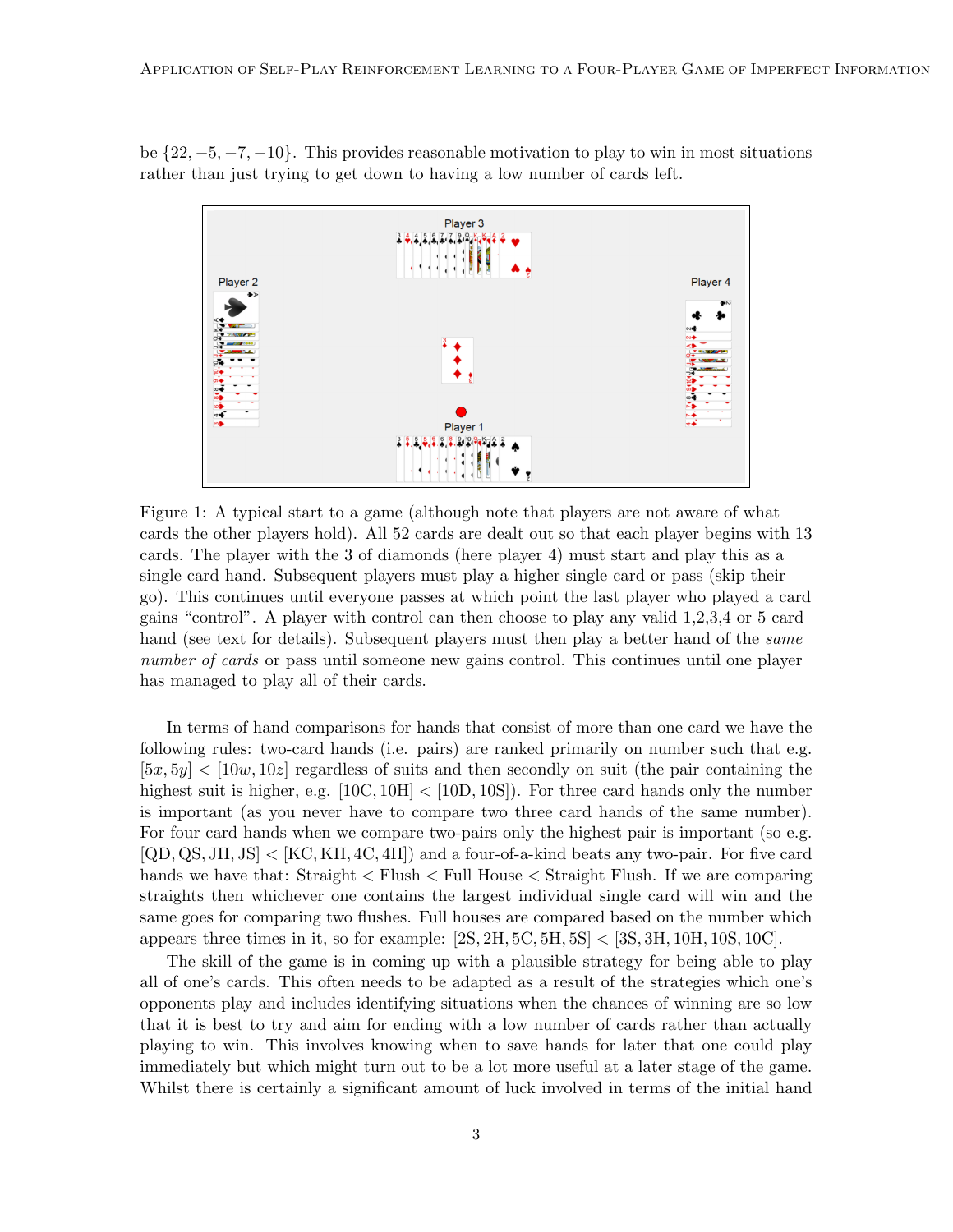that one is dealt (such that the result of any individual game shouldn't be taken to be too meaningful) if one plays against more experienced opponents it will quickly become apparent that there is also a large skill component involved such that a good player will have a significant edge over a less experienced player in the long run.

# 3. Virtual Big 2 Environment

A virtual environment written in Python which simulates the game is available alongside the source code used for training the neural network to play here: [https://github.com/](https://github.com/henrycharlesworth/big2_PPOalgorithm) [henrycharlesworth/big2\\_PPOalgorithm](https://github.com/henrycharlesworth/big2_PPOalgorithm). The environment operates in a way which is fairly similar to those which are included in OpenAI Gym [\(Brockman et al., 2016\)](#page-6-9) but with a few differences. The primary functions used are:

```
env = big2Game(); env.reset() #set up and reset environment.
players_go, current_state, currently_available_actions = env.getCurrentState()
reward, done, info = env.step(action) #play chosen action and update game.
```
There is also a parallelized implementation of the environment included. This uses Python's multiprocessing module to run multiple different games at the same time on different cores which was particularly useful for the method we used to train a neural network to play (see next section).

# 3.1 Describing the State of the Game

One of the most important steps for being able to train a neural network to play is to determine a sensible way of encoding the current state of the game into a vector of input features. Technically a full description of the current game state would involve information about the actual hand the player has but also about every other hand that each other player has played before them as well as any potentially relevant information about what you believe the other players' styles of play to be. Given that it is possible for some games to last over 100 turns storing complete information like this would lead to potentially huge input states containing a lot of information which is not particularly important when making most decisions. As such we design an input state by hand which contains a small amount of "human knowledge" about what we deem to be important for making decisions during the game. Note that this is the only stage at which any outside knowledge about the game is built into our method for training a neural network and we have tried to keep this fairly minimal. Details about this can be found in Appendix A.

# 3.2 Representing the Possible Actions

Modelling the available actions takes a bit more thought as generally there are many ways you can make poker hands from a random set of 13 cards and we need a systematic way of indexing these. We found that the best way to do this is to ensure that we store a player's hand sorted in order of value and then define actions in terms of the indices of the cards within the hand. So for example if we are considering actions involving five cards and a player has a hand [3C, 3S, 4H, 6D, 7H, 8C, 9D, 10C, KS, AC, AS, 2C, 2S] then we could define the action of playing the straight [6D, 7H, 8C, 9D, 10C] in terms of the ordered card indices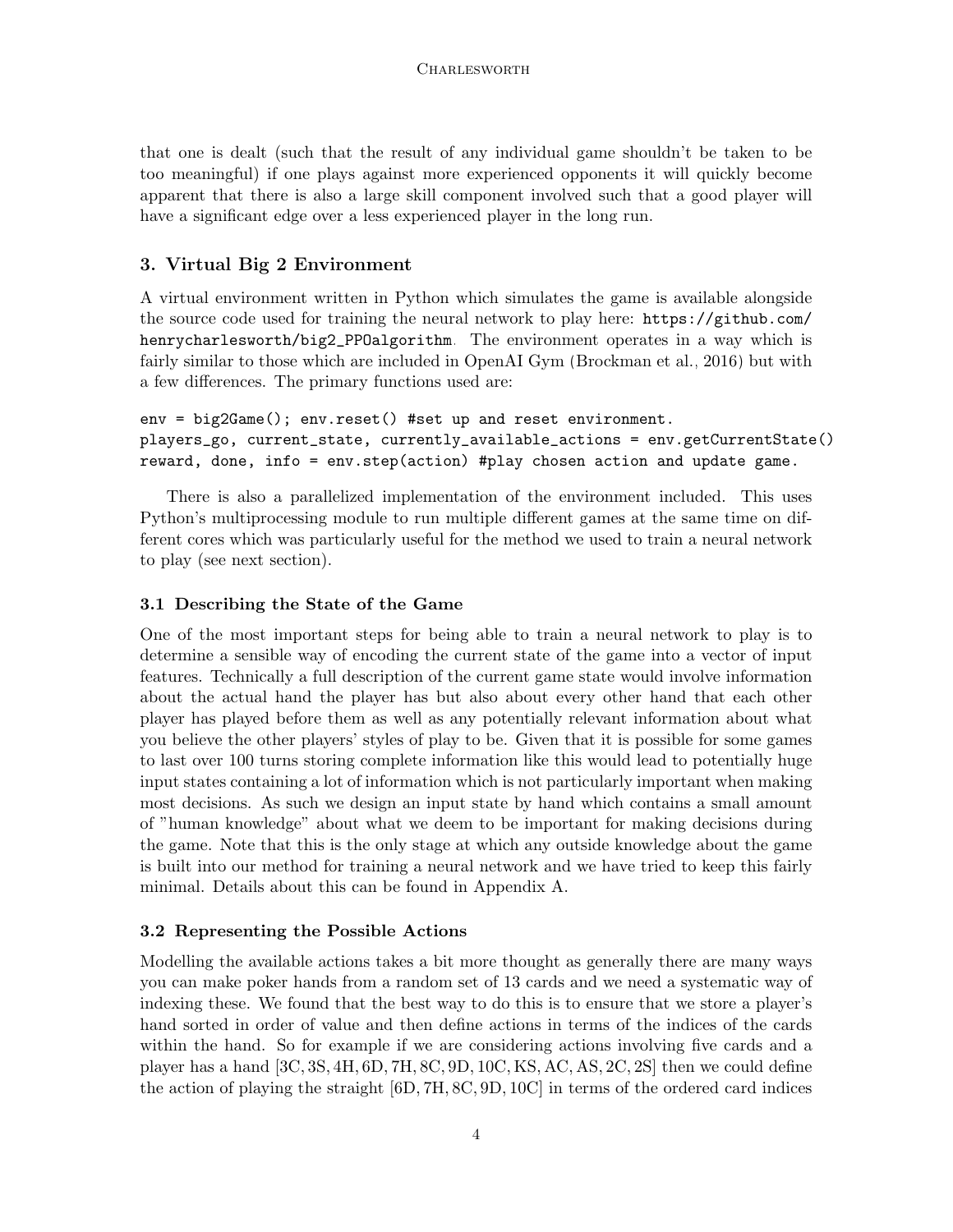within the hand (using 0 as the starting index):  $[3, 4, 5, 6, 7]$ . If we were thinking instead the flush  $[3C, 8C, 10C, AC, 2C]$  this can be defined by its card indices  $[0, 5, 7, 9, 11]$ . This is fine because the input state to the neural network tells us about which card value actually occupies each of the card indices in the current hand. We can then construct look up tables that convert between card indices and a unique action index (see Appendix B for details and some pseudocode). Doing this we find that there are a total of 1695 different moves that could potentially be available in any given state, although a majority of time the actual number of allowed moves will be significantly lower than this.

## 4. Training a Network Using Self-Play Reinforcement Learning

To train a neural network to play the game we make use of the "Proximal Policy Optimization" (PPO) algorithm proposed recently by [Schulman et al.](#page-6-0) [\(2017\)](#page-6-0) which has been shown to inherit the impressive robustness and sample efficiency of Trust Region Policy Optimization methods [\(Schulman et al., 2015b\)](#page-6-10) whilst being much simpler to implement. It has also been shown to be successful in a variety of reasonably complicated competitive two-player environments such as "Sumo" and "Kick and Defend" [\(Bansal et al., 2018\)](#page-6-8) where huge batches (generated by running many of the environments in parallel) are used to overcome the problem of large variances.

The algorithm is a policy-gradient based actor-critic method in which we use a neural network to output both a policy  $\pi(a|s)$  over the available actions a in any given state s alongside an estimate of a state value function which is used to estimate the advantage  $A(a|s)$  of taking each action in any particular state. We make use of the "generalized" advantage estimation" [\(Schulman et al., 2015a\)](#page-6-11) algorithm to do this. Further details of the PPO algorithm (including the hyperparameters used) and the neural network architecture can be found in Appendix C.

We then set up four copies of the current neural network (initially with random parameters) and get them to play against each other. We generate mini-batches of size 960 by running 48 separate games in parallel for 20 steps at a time. We then train for multiple epochs on each batch using stochastic gradient descent. Note that these are significantly smaller than those used in [Bansal et al.](#page-6-8) [\(2018\)](#page-6-8) where batches of hundreds-of-thousands were used. We then run this for 150, 000, 000 total steps (156, 250 training updates) which corresponds to approximately 3 million games. This was carried out on a single PC with four cores and a GPU and took about 2 days to complete. We did not find that it was necessary to use any kind of opponent sampling (although it would be interesting to investigate whether or not this would improve the final results) and so the neural networks were always playing the most recent copies of themselves throughout the entire duration of training. The hyperparameters we used were chosen to be similar to those which had worked previously for other tasks but interestingly we did not have to play around with any of these at all to get the algorithm to work well. It is possible we just got lucky (and we have not made any serious attempt to explore variations in hyperparameters) but this seems to back up the claim that PPO is remarkably robust.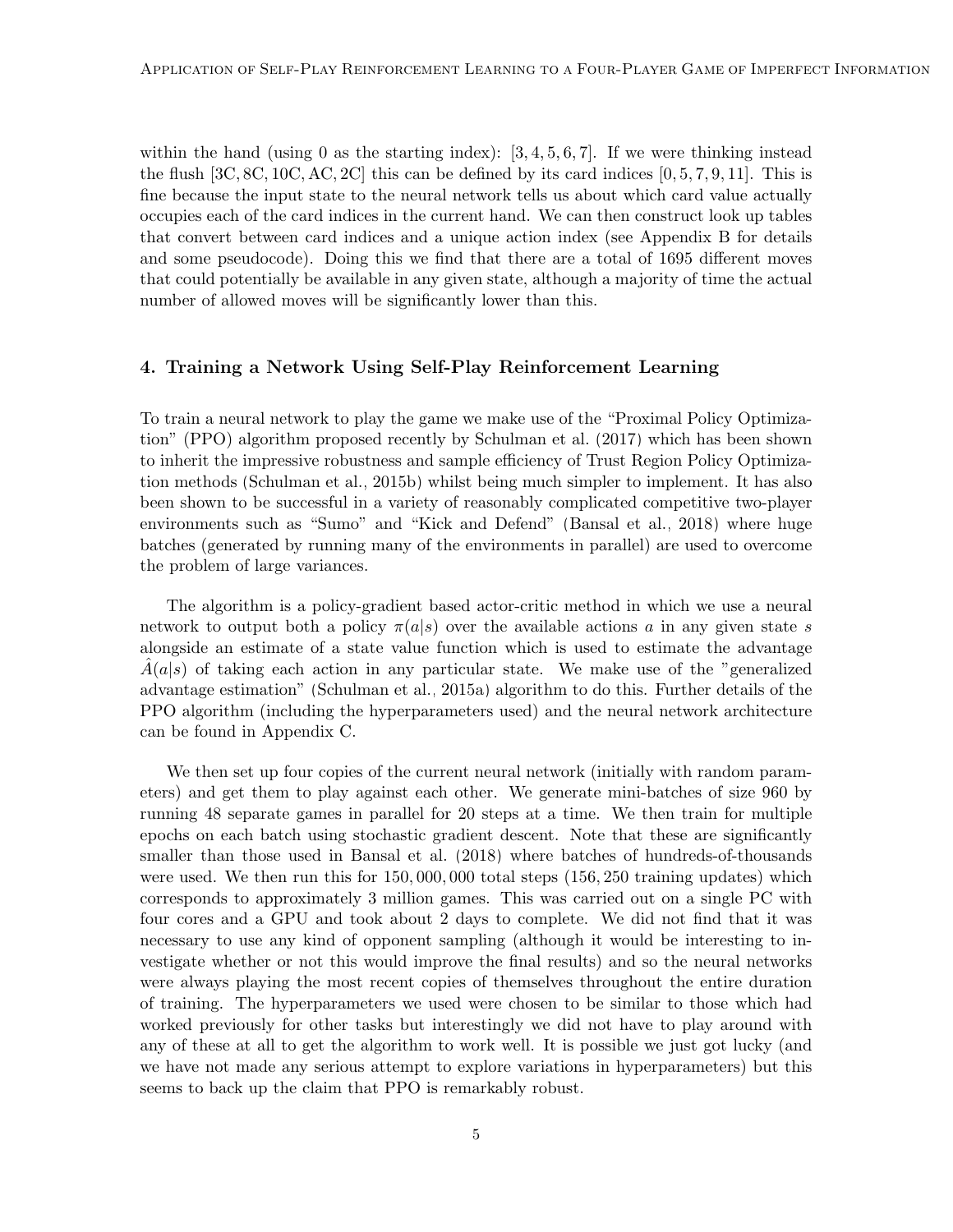<span id="page-5-0"></span>

Figure 2: (a) Average score per game of the trained network against three random opponents as the training progresses. (b) The final network against three copies of the network at earlier times in the training. All plotted points are averaged over 10,000 games.

## 5. Results

As a simple initial evaluation of the network's learning we compare how its performance against three random players progresses throughout its training (figure  $2(a)$ ) as well as how it performs against earlier versions of itself (figure [2\(](#page-5-0)b)). Each point on these plots is averaged over 10, 000 games and the network being evaluated accounts for one player whilst the other networks (random on the left of figure [2](#page-5-0) and the earlier network on the right) make up the other three players. We see it takes very little time to achieve a large positive score against random opponents and that the learning progress seems to continue steadily throughout the training (note the first point plotted is after 1000 updates, not 0). It seems likely that if left to train for longer the performance would continue to improve further.

As a more interesting test we designed a front-end to make it easy for the trained network to play against humans and recorded the results of various humans playing against three of the fully trained networks (this is available to try out for yourself at [https://](https://big2-ai.herokuapp.com/game) [big2-ai.herokuapp.com/game](https://big2-ai.herokuapp.com/game)). Although none of the players could be considered experts all of them had some experience playing the game and could be considered enthusiastic amateurs. Organizing matches against more experienced players is something we would like to arrange in the future. Full results are included in Appendix D where we see that the trained neural network significantly outperforms most of the human players.

#### 6. Conclusion

In this paper we have introduced a novel environment to simulate the game of "Big 2" in a way which is ideal for the application of multi-agent reinforcement learning algorithms. We have also been able to successfully train a neural network purely using self-play deep reinforcement learning that is able to play the game to a super-human level of performance without the need to supplement it with any kind of tree search over possible future states when making its decisions. Nevertheless it seems likely that these results can be improved upon further and so we would like to encourage anyone working on developing multi-agent learning techniques to consider trying out this environment as a benchmark.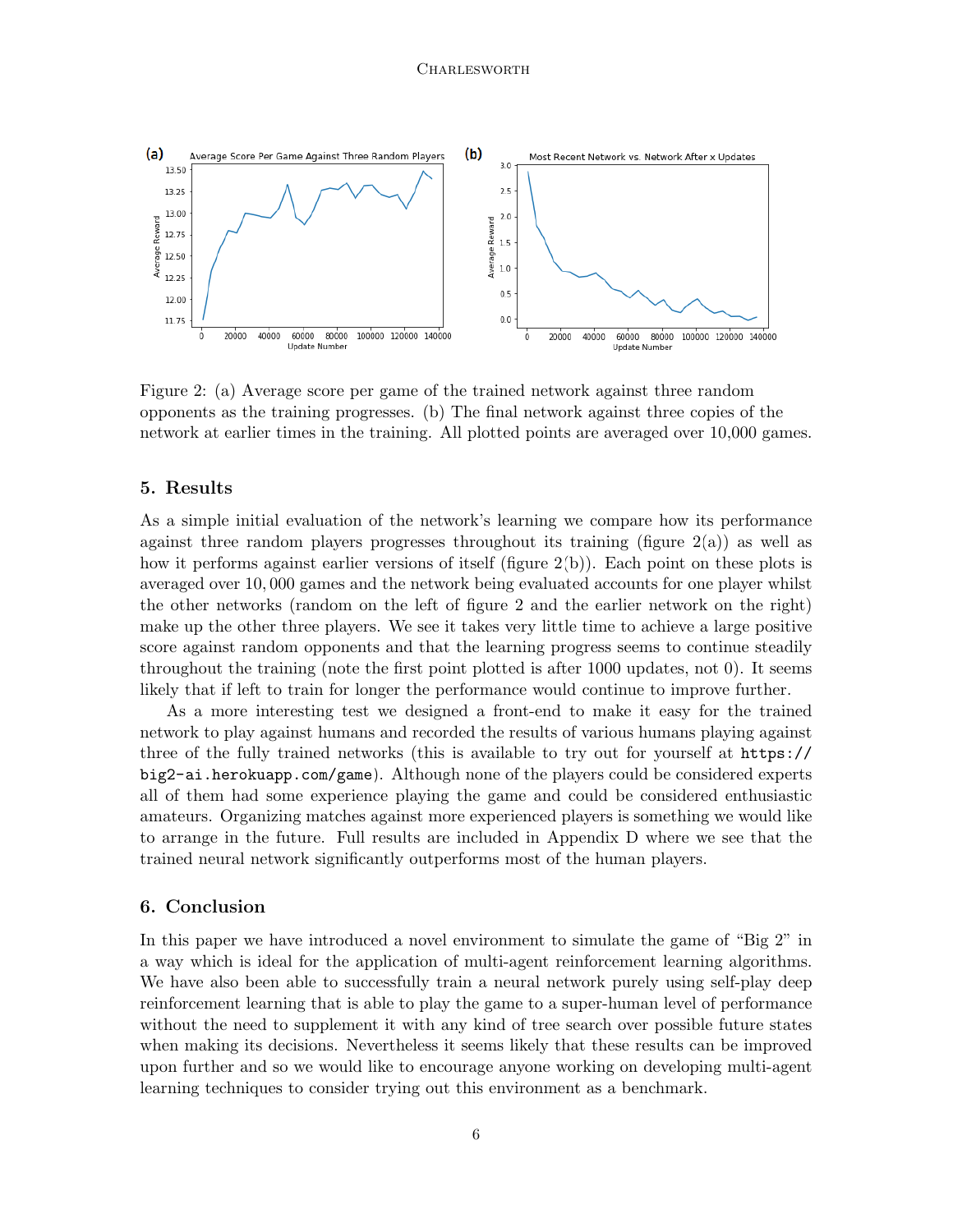# Acknowledgments

Thanks to Liam Hawes, Katherine Broadfoot, Terri Tse, Kieran Griffiths, Shaun Fortes and James Frooms for agreeing to play competitive games against the trained network and to Professor Matthew Turner for reading this manuscript and providing valuable feedback. This work was supported by the UK Engineering and Physical Sciences Research Council (EPSRC) grant No. EP/L015374/1, CDT in Mathematics for Real-World Systems.

# References

- <span id="page-6-8"></span>Trapit Bansal et al. Emergent complexity via multi-agent competition. In ICLR, 2018.
- <span id="page-6-9"></span>Greg Brockman et al. Openai gym. arXiv preprint arXiv:1606.01540, 2016.
- <span id="page-6-3"></span>Noam Brown and Tuomas Sandholm. Superhuman ai for heads-up no-limit poker: Libratus beats top professionals. Science, 2017. doi: 10.1126/science.aao1733.
- <span id="page-6-5"></span>Johannes Heinrich and David Silver. Deep reinforcement learning from self-play in imperfect-information games. In NIPS Deep Reinforcement Learning Workshop, 2016.
- <span id="page-6-12"></span>Sham Kakade and John Langford. Approximately optimal approximate reinforcement learning. In ICML, volume 2, pages 267–274, 2002.
- <span id="page-6-6"></span>Ryan Lowe et al. Multi-agent actor-critic for mixed cooperative-competitive environments. arXiv preprint arXiv:1706.02275, 2017.
- <span id="page-6-7"></span>Volodymyr Mnih et al. Human-level control through deep reinforcement learning. Nature, 518:529–533, 2015. doi: https://doi.org/10.1038/nature14236.
- <span id="page-6-4"></span>Matej Moravčíc et al. Deepstack: Expert-level artificial intelligence in heads-up no-limit poker. Science, 356:508–513, 2017.
- <span id="page-6-11"></span>John Schulman et al. High-dimensional continuous control using generalized advantage estimation.  $arXiv$  preprint  $arXiv:1506.02438$ , 2015a.
- <span id="page-6-10"></span>John Schulman et al. Trust region policy optimization.  $arXiv$  preprint  $arXiv:1502.05477$ , 2015b.
- <span id="page-6-0"></span>John Schulman et al. Proximal policy optimization algorithms. arXiv preprint arXiv:1707.0634, 2017.
- <span id="page-6-1"></span>David Silver et al. Mastering the game of go with deep neural networks and tree search. Nature, 529:484–489, 2016. doi: https://doi.org/10.1038/nature16961.
- <span id="page-6-2"></span>David Silver et al. Mastering the game of go without human knowledge. Nature, 550: 354–359, 2017. doi: https://doi.org/10.1038/nature24270.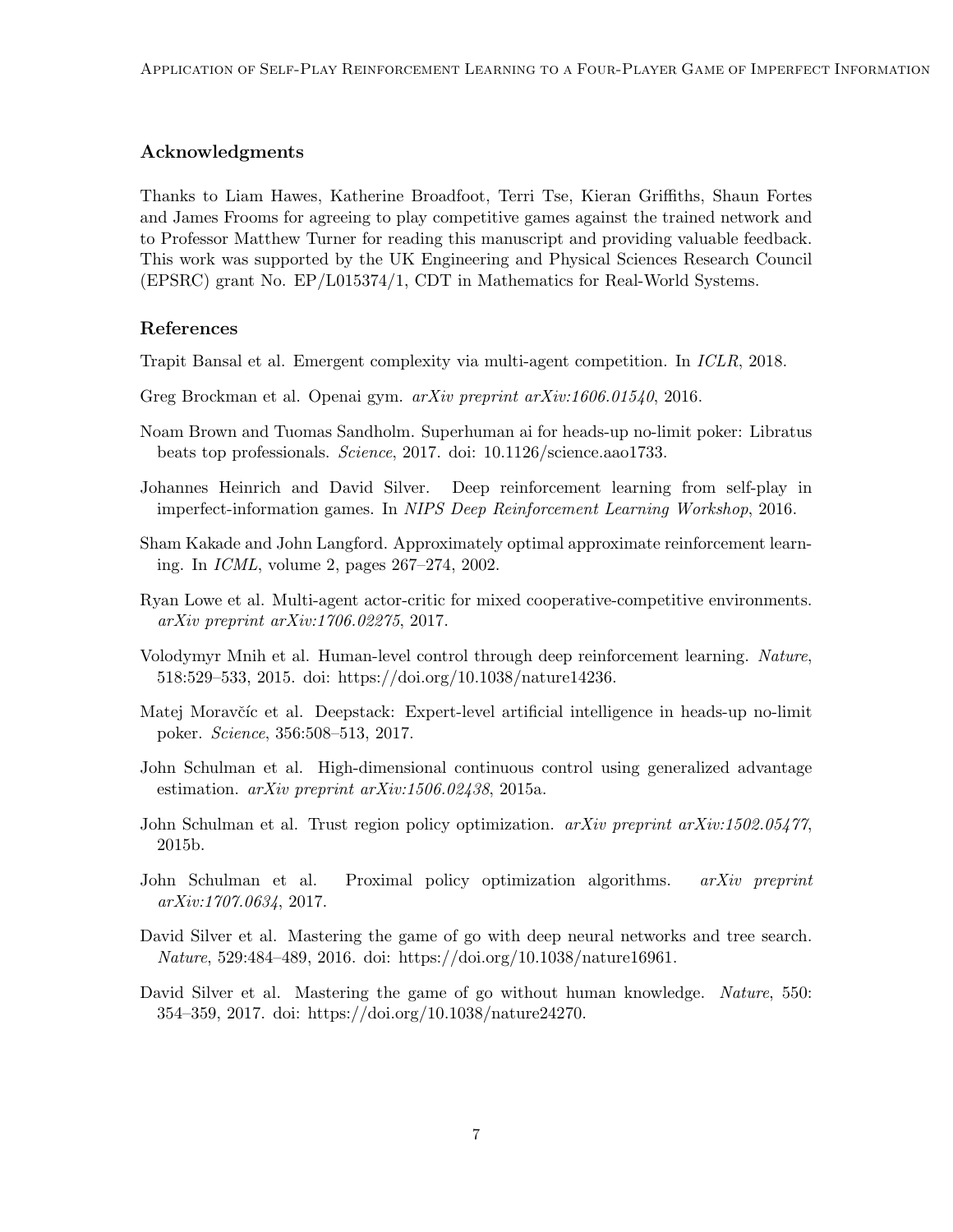<span id="page-7-0"></span>

| EACH CARD (1-13)                                               |                                             |        |                      | EACH OPPONENT (1-3)    |                                       |                      |                          | PREVIOUS HAND INFO |                    |             |                               |                          | <b>CARDS PLAYED</b>      |                    |        |                   |                                              |  |
|----------------------------------------------------------------|---------------------------------------------|--------|----------------------|------------------------|---------------------------------------|----------------------|--------------------------|--------------------|--------------------|-------------|-------------------------------|--------------------------|--------------------------|--------------------|--------|-------------------|----------------------------------------------|--|
| 3<br>$\mathcal{L}_{\mathcal{A}}$<br>$\Box$<br>4                |                                             | $\Box$ | In Pair              | 1                      | $\Box$<br>□                           |                      |                          | П                  | Pair               | 3<br>4      | $\Box$<br>$\Box$              |                          | □                        | Single             | П      | Flush             | (BY ANYONE)                                  |  |
| 5<br>$\Box$<br>$\Box$<br>6                                     |                                             |        | In Three             | 3<br>4                 | $\blacksquare$<br>□                   | AD<br>$AC$ $\square$ | $\overline{\phantom{a}}$ | □                  | Three of           | 5<br>6      | $\Box$<br>$\Box$              |                          | $\overline{\phantom{a}}$ | Pair               | П      | <b>Full House</b> | Q K A 2<br>DП<br>пп                          |  |
| 7<br>$\overline{\phantom{a}}$<br>8<br>$\overline{\phantom{a}}$ | $\overline{\phantom{a}}$<br>D<br>$C$ $\Box$ | □      | of a Kind            | 5<br>6                 | $\Box$<br>$\Box$                      | AH O<br>AS           | □                        | П                  | A Kind<br>Two Pair | 7<br>8      | $\overline{\phantom{a}}$<br>□ | D O<br>$C \Box$          | $\overline{\phantom{a}}$ | Three of a<br>Kind | П      | Control           | ПП<br>нп<br>$\Box$<br>$\Box$                 |  |
| 9<br>$\Box$<br>10<br>□                                         | $H \Box$<br>S<br>$\Box$                     | $\Box$ | In Four<br>of a Kind | 8                      | $\Box$<br>$\Box$                      | 2D<br>2C             | $\Box$<br>$\blacksquare$ | П                  | Straight           | 9<br>10     | $\Box$<br>□                   | $H$ $\Box$<br>$S$ $\Box$ | $\sim$                   | Two Pair           | □      | No Passes         | $S \Box$<br><b>Reduction</b><br>$\mathbf{L}$ |  |
| $\Box$<br>□<br>Q<br>Κ<br>$\Box$                                | <b>SUIT</b>                                 | $\Box$ | In Straight          | 9<br>10<br>$11$ $\Box$ | $\Box$<br>$\Box$                      | $2H$ $\Box$<br>2S    | $\Box$                   | П                  | Flush              | J<br>Q<br>К | □<br>$\Box$<br>$\Box$         |                          | $\Box$                   | Four of a<br>Kind  | $\Box$ | One Pass          |                                              |  |
| Α<br>$\Box$<br>2<br>□                                          |                                             | $\Box$ | In Flush             | 12<br>13               | $\Box$<br>$\Box$                      |                      |                          | П                  | Full<br>House      | Α<br>2      | $\Box$<br>$\Box$              |                          | $\sim$                   | Straight           | П      | <b>Two Passes</b> |                                              |  |
| <b>VALUE</b>                                                   |                                             |        |                      |                        | <b>NUMBER OF</b><br><b>CARDS LEFT</b> |                      | <b>HAS PLAYED</b>        |                    |                    |             |                               | <b>HIGHEST VALUE</b>     |                          |                    |        |                   |                                              |  |

Figure 3: Input state provided to the neural network which encodes the current state of the game. This includes information about the player's own hand as well as some limited information about what each of the opponents has played so far and other things which have occurred during the game up until the present point. This leads to an input of size 412 made up of zeros and ones.

## Appendix A. Encoding the Current Game State

Figure [3](#page-7-0) shows the input that is provided to the network. Firstly the player's cards are sorted into order of their value (from 3D to 2S) and labelled from 1 up to a maximum of 13. For each card in the player's current hand there are then 13 inputs that are zero or one to encode the card's value and then four more to encode the suit. As well as this we provide information about whether the card can be included in any combination of cards (i.e. is it apart of a pair, a straight etc). For each of the three opponents we keep track of the number of cards they have left as well as well as certain information about what they've played so far. In particular we keep track of whether at any point during the game so far they've played any of the highest 8 cards (AD - 2S) as well as if they've played a pair, a two pair, a three of a kind, a straight, a flush or a full house. The network is also provided information about the previous hand which has been played (both its type and its value) as well as the number of consecutive passes made prior to the current go or if it currently has control. Finally we provide it with information about whether anyone has played any of the top 16 cards. This is potentially important for keeping track of which single is the highest left in play (and hence guaranteed to take control). We cut this at 16 to reduce the size of the input as it is rare for a high-level game to still be going when the highest cards left are lower than a queen.

This is the way we choose to represent the current game state when training our network and also the state which is returned by the env.step() function in the game environment, however it also records all hands which are played in a game and so it is relatively simple to write a new function which includes more or less information if this is desired.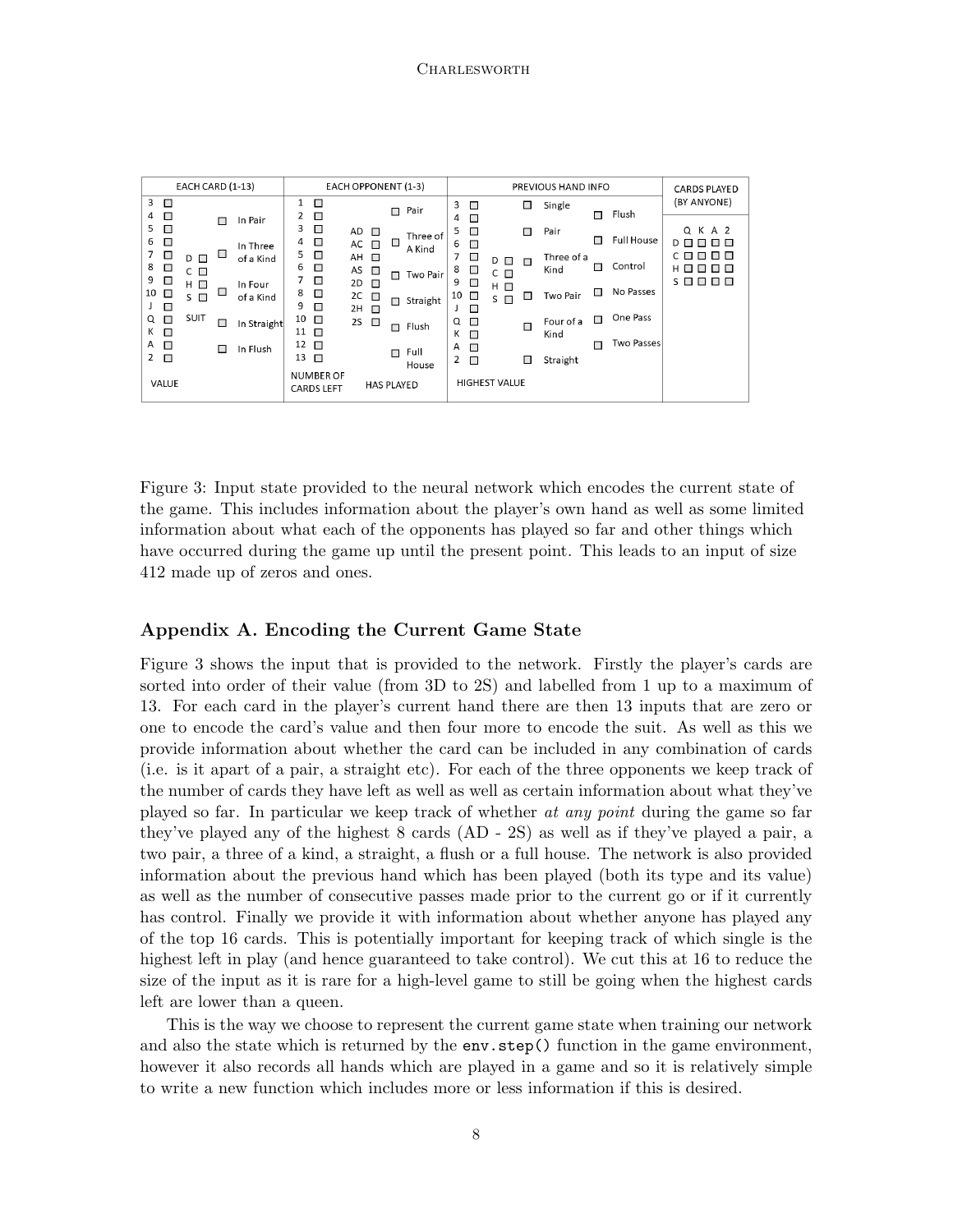# Appendix B. Indexing the Action Space

Here we give the pseudocode for generating "look-up tables" which can be used to systematically index the possible actions that are available in any given state. We consider separate look up tables for actions containing different numbers of cards. In the case of five-card hands it is possible (because of flushes) for any combination of card indices to be a valid hand meaning that under this representation there are  $\binom{13}{5}$  $\binom{13}{5}$  = 1287 possible five-card actions. The idea is then to construct a mapping between each allowable set of indices  $\{c_1, c_2, c_3, c_4, c_5\}$  and a unique action index *i*. Algorithm [1](#page-8-0) does this creating a matrix "actionIndices5" which can be indexed with the card indices to return  $i$  and then including a reverse-look up table which maps  $i$  back to the card indices. In the case of four-card actions there are constraints on the indices that can actually be used to make a valid hand because the only valid four-card hands are two pairs and four of a kinds. This means that for example the combination of indices  $[2, 8, 9, 10]$  could never be a valid hand as the cards (which are sorted in order) in positions 2 and 8 could never correspond to the same number and hence cannot be a pair. Consequently rather than there being  $\binom{13}{4}$  $\binom{13}{4}$  = 715 possible four-card actions we find that are there are actually only 330 under this representation. Similar constraints apply to two and three card actions where we find that there are 33 and 31 possible actions respectively and then trivially there are 13 possible one-card actions. In total this gives us  $1287 + 330 + 31 + 33 + 13 + 1 = 1695$  potential moves that could be allowable in any given state (the extra 1 is accounting for being allowed to pass). In the python implementation the big2Game class has a function availAcs = big2Game.returnAvailableActions() which returns an array of size 1695 of 0s and 1s depending on whether each potential action is actually playable for the current player in the current game state. This vector is ordered with one-card actions in indices  $0 - 12$ , two-card actions from  $13 - 45$ , three-card actions from  $46 - 76$ , four-card actions from  $77 - 406$ , five-card actions from  $407 - 1693$  and then finally 1694 corresponding to the pass action. The big2Game.step(...) function takes an action index (from  $0 - 1694$ ) as its argument and big2Game.getCurrentState() returns as its third value a vector of 0s (corresponding to actions allowed in current state) and  $-\infty$ . This was just because it was convenient to use these values instead of 0s and 1s when using a softmax over the neural network output to represent the probability distribution over allowed actions but is trivial to change.

<span id="page-8-0"></span>

| Algorithm 1 Look up tables for five-card actions |  |  |  |  |  |  |  |
|--------------------------------------------------|--|--|--|--|--|--|--|
|--------------------------------------------------|--|--|--|--|--|--|--|

1: **Initialize:** actionIndices5 as a  $13 \times 13 \times 13 \times 13 \times 13$  array of zeros 2: **Initialize:** *inverseIndices5* as an  $1287 \times 5$  array of zeros 3: Initialize:  $i = 0$ 4: for  $c_1 = 0$  to 8 do 5: **for**  $c_2 = c_1 + 1$  to 9 do 6: **for**  $c_3 = c_2 + 1$  to 10 **do** 7: **for**  $c_4 = c_3 + 1$  to 11 do 8: **for**  $c_5 = c_4 + 1$  to 12 do 9:  $actionIndices 5[c_1, c_2, c_3, c_4, c_5] = i$ 10:  $inverseIndices 5[i, :] = [c_1, c_2, c_3, c_4, c_5]$ 11:  $i += 1$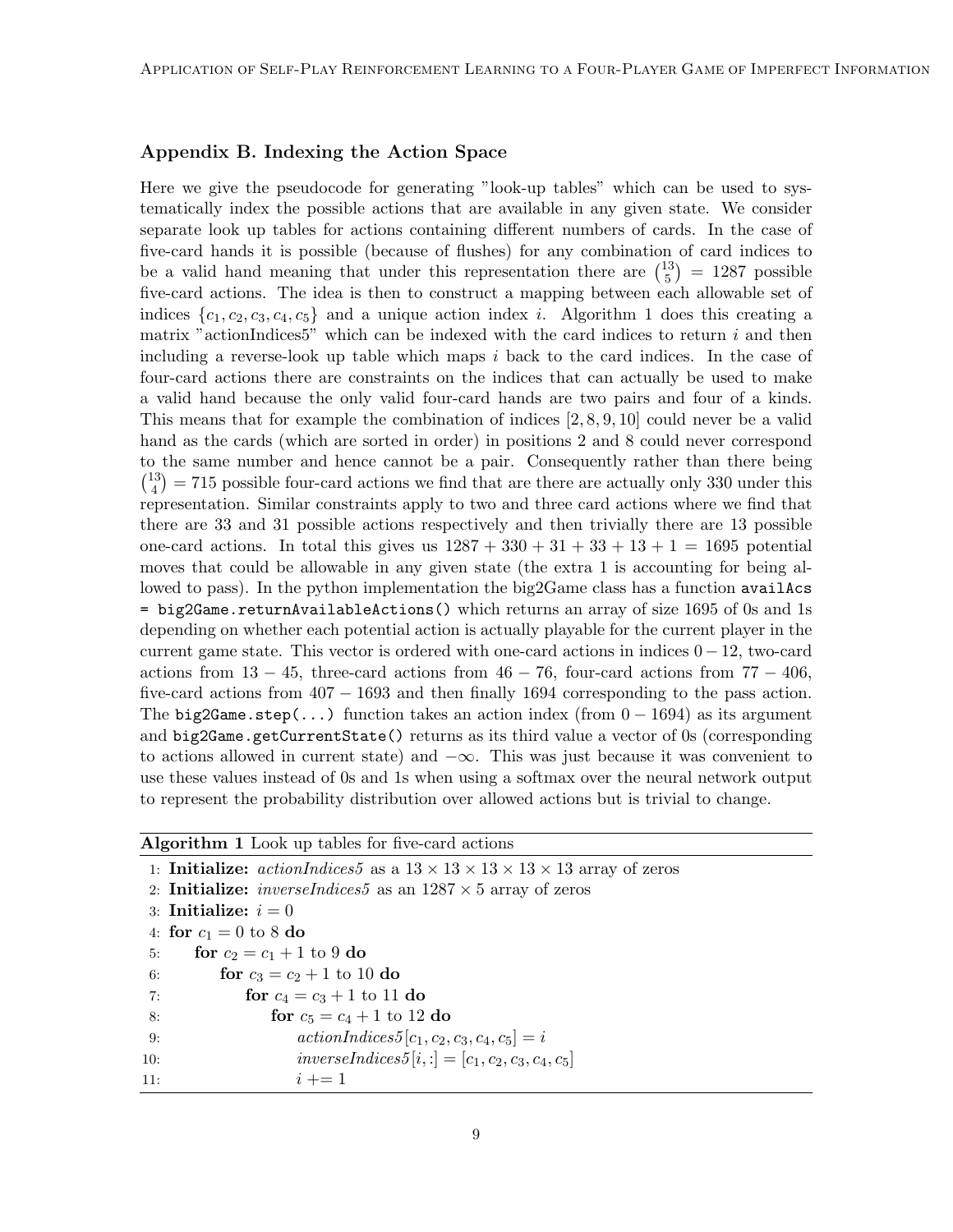Algorithm 2 Look up tables for four-card actions

|     | 1: <b>Initialize:</b> actionIndices4 as a $13 \times 13 \times 13 \times 13$ array of zeros |
|-----|---------------------------------------------------------------------------------------------|
|     | 2. <b>Initialize:</b> <i>inverseIndices4</i> as an $330 \times 4$ array of zeros            |
|     | 3: Initialize: $i=0$                                                                        |
|     | 4: for $c_1 = 0$ to 9 do                                                                    |
| 5:  | $n_1 = \min(c_1 + 3, 10)$                                                                   |
| 6:  | for $c_2 = c_1 + 1$ to $n_1$ do                                                             |
| 7:  | for $c_3 = c_2 + 1$ to 11 do                                                                |
| 8:  | $n_2 = \min(c_3 + 3, 12)$                                                                   |
| 9:  | for $c_4 = c_3 + 1$ to $n_2$ do                                                             |
| 10: | $actionIndices4[c_1, c_2, c_3, c_4] = i$                                                    |
| 11: | inverseIndices $4[i, :] = [c_1, c_2, c_3, c_4]$                                             |
| 12: | $i + = 1$                                                                                   |

Algorithm 3 Look up tables for three-card actions

|     | 1. <b>Initialize:</b> <i>actionIndices</i> 3 as a $13 \times 13 \times 13$ array of zeros |
|-----|-------------------------------------------------------------------------------------------|
|     | 2. <b>Initialize:</b> <i>inverseIndices</i> 3 as an $31 \times 3$ array of zeros          |
|     | 3: Initialize: $i=0$                                                                      |
|     | 4: for $c_1 = 0$ to 10 do                                                                 |
|     | $n_1 = \min(c_1 + 2, 11)$<br>5:                                                           |
| 6:  | for $c_2 = c_1 + 1$ to $n_1$ do                                                           |
| 7:  | $n_2 = \min(c_1 + 3, 12)$                                                                 |
| 8:  | for $c_3 = c_2 + 1$ to $n_2$ do                                                           |
| 9:  | $actionIndices3[c_1, c_2, c_3] = i$                                                       |
| 10: | inverseIndices $3[i, :] = [c_1, c_2, c_3]$                                                |
| 11: | $i + = 1$                                                                                 |

Algorithm 4 Look up tables for two-card actions

1: **Initialize:**  $actionIndices2$  as a  $13 \times 13$  array of zeros

2: **Initialize:** *inverseIndices* 2 as an  $33 \times 3$  array of zeros

```
3: Initialize: i = 0
```

```
4: for c_1 = 0 to 11 do
```

```
5: n_1 = \min(c_1 + 3, 12)
```

```
6: for c_2 = c_1 + 1 to n_1 do
```

```
7: \operatorname{action}Indices2[c_1, c_2] = i
```

```
8: inverseIndices2[i, :] = [c_1, c_2]
```

```
9: i += 1
```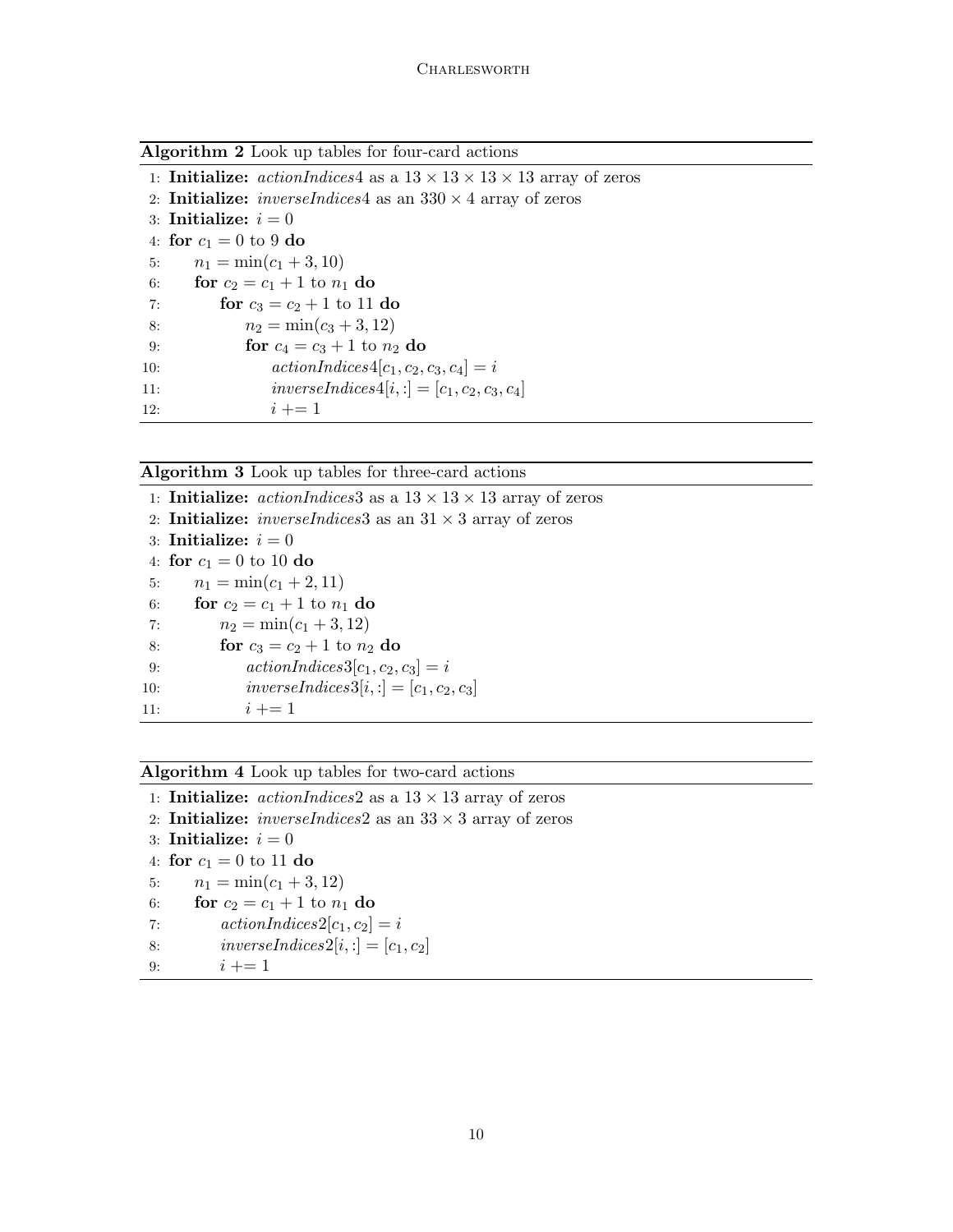# Appendix C. Details About the Training Algorithm/ Neural Network Architecture

If the weights and biases of the neural network are contained in a vector  $\theta$  then to implement the PPO algorithm we start by defining the "conservative policy iteration" loss estimator [\(Kakade and Langford, 2002\)](#page-6-12)

$$
L^{CPI}(\theta) = \hat{\mathbb{E}}_t \left[ \frac{\pi_{\theta}(a_t|s_t)}{\pi_{\theta_{old}}(a_t|s_t)} \hat{A}_t \right]
$$
(1)

where here the expectation is taken with respect to a finite batch of samples generated using the current policy parameters  $\theta_{old}$ . Trust region policy optimization methods maximize this loss subject to a constraint on the KL divergence between  $\pi_{\theta}$  and  $\pi_{\theta_{old}}$  to prevent policy updates occurring which are too large. PPO is able to achieve essentially the same thing by introducing a new hyperparameter  $\epsilon \ll 1$  and instead using a clipped loss function that removes the incentive to make large policy updates. If we define  $r_t(\theta) = \frac{\pi_{\theta}(a_t|s_t)}{\pi_{\theta_{old}}(a_t|s_t)}$  then PPO considers instead maximizing the following "surrogate loss function":

$$
L^{CLIP}(\theta) = \hat{\mathbb{E}}_t \left[ \min \left( r_t(\theta) \hat{A}_t, \text{clip} \left( r_t(\theta), 1 - \epsilon, 1 + \epsilon \right) \right) \right]
$$
(2)

We then also include a value function error term as well an entropy bonus to encourage exploration such that the final loss function to be optimized is

$$
L(\theta) = \hat{\mathbb{E}}_t \left[ L^{CLIP}(\theta) - a_1 L^{VF}(\theta) + a_2 S[\pi_{\theta}](s_t) \right]
$$
(3)

where  $a_1$  and  $a_2$  are hyperparameters, S is the entropy and  $L^{VF} = (V_{\theta}(s_t) - V_t^{target})$  $(t^{target})^2$  is the squared-error value loss. We estimate the returns and the advantages using "generalized advantage estimation" which uses the following estimate:

$$
\hat{A}_t = \delta_t + (\gamma \lambda) \delta_{t+1} + \dots + (\gamma \lambda)^{T-t+1} \delta_{T-1}
$$
\n<sup>(4)</sup>

where  $T$  is the number of time steps we are simulating to generate each batch of training data,  $\gamma$  is the discount factor,  $\lambda$  is another hyperparameter and  $\delta_t = r_t + \gamma V(s_{t+1}) - V(s_t)$ (with  $r_t$  being the actual reward received at time step t).

When a batch is generated by running  $N$  separate games each for  $T$  time steps and the advantage estimates are made training then occurs for  $K$  epochs using a minibatch size of M. The hyperparameters we used for our training were the following:  $N = 48, T = 20, \gamma =$  $0.995, \lambda = 0.95, M = 240, K = 4, a_1 = 0.5, a_2 = 0.02$  with a learning rate  $\alpha = 0.00025$  and  $\epsilon = 0.2$  which were both linearly annealed to zero throughout the training.

In terms of the neural network architecture we used this is shown in figure [4.](#page-11-0) We have an initial shared hidden layer of 512 RelU activated units which is connected to two separate second hidden layers each of 256 RelU activated units. One of these produces an output corresponding to the estimated value of the input state whilst the other is connected to a linear output layer of 1695 units which represents a probability weighting of each potentially allowable move. This is then combined with the actually allowable moves to produce an actual probability distribution. The rationale for having a shared hidden layer is that there are likely to be features of the input state that are relevant for both evaluating the state's value as well as the move probabilities although we did not run any tests to quantify whether this is significant. All layers in the network are fully connected.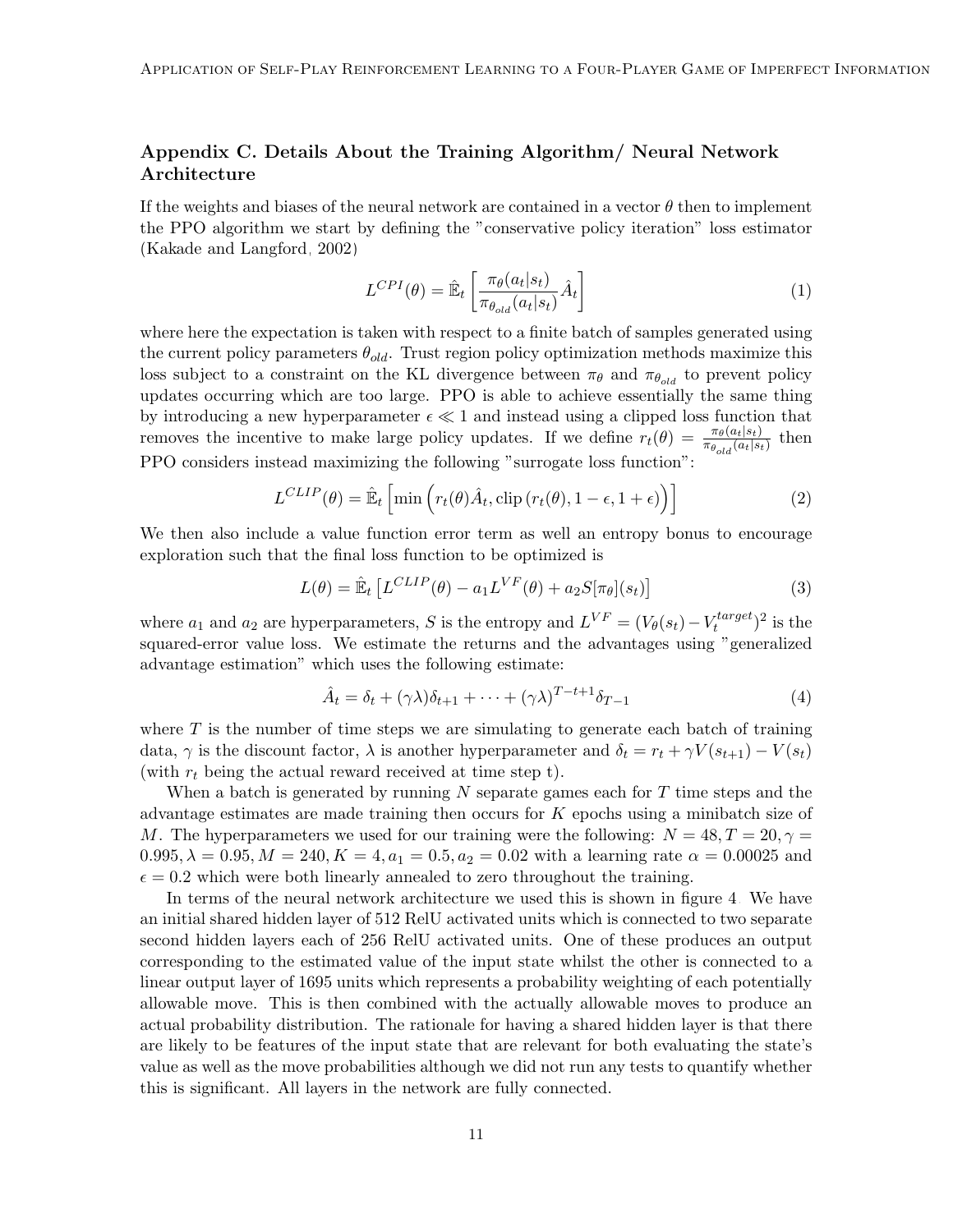<span id="page-11-0"></span>

Figure 4: Architecture of the neural network used.

## Appendix D. Results Against Human Players

Results against seven different human players are shown in the table below.

|                 | Player 1        | Player 2         | Player 3         | Player 4         | Player 5        | Player 6         | Player 7         | Total            |
|-----------------|-----------------|------------------|------------------|------------------|-----------------|------------------|------------------|------------------|
| Games Played    | 250             | 127              | 100              | 55               | 50              | 50               | 31               | 664              |
|                 |                 |                  |                  |                  |                 |                  |                  |                  |
| Games Won       | 68 (27.2%)      | $25(19.7\%)$     | $19(19.0\%)$     | $21(38.2\%)$     | $5(10.0\%)$     | $4(8.0\%)$       | $7(22.5\%)$      | 149 (22.5%)      |
| Final Score     | $-128$          | -118             | -154             | 104              | $-100$          | -231             | $-10$            | $-637$           |
| Average Score   | $-0.51$         | $-0.93$          | $-1.54$          | 1.89             | $-2.00$         | $-4.62$          | $-0.32$          | $-0.96$          |
| Standard Error  | 0.68            | 0.86             | 0.88             | 1.54             | 1.09            | 0.93             | 1.52             | 0.38             |
| AI Scores       | 51, 58, 19      | 15, -78, 181     | 73, -143, 224    | $-71, -15, -18$  | 86, 8, 6        | 137, 116, -22    | $124, -77, -37$  | $415, -131, 353$ |
| $AI(1)$ Average | $0.20 \pm 0.67$ | $0.12 \pm 0.95$  | $0.73 \pm 1.04$  | $-1.29 \pm 1.23$ | $1.72 \pm 1.48$ | $2.74 \pm 1.70$  | $4.00 \pm 2.07$  | $0.63 \pm 0.41$  |
| $AI(2)$ Average | $0.23 \pm 0.67$ | $-0.61 \pm 0.89$ | $-1.43 \pm 0.84$ | $-0.27 \pm 1.35$ | $0.16 \pm 1.39$ | $2.32 \pm 1.75$  | $-2.48 \pm 1.31$ | $-0.20 \pm 0.39$ |
| AI (3) Average  | $0.08 \pm 0.65$ | $1.43 \pm 1.09$  | $2.24 \pm 1.12$  | $-0.33 \pm 1.20$ | $0.12 \pm 1.29$ | $-0.44 \pm 1.48$ | $-1.19 \pm 1.37$ | $0.53 \pm 0.41$  |

Table 1: Data from games of seven different human players vs. 3 of the trained neural Table 1: Data from games of seven different numan players vs. 3 of the trained neural networks. Standard errors on the average scores are calculated as  $\sigma_m = \sigma/\sqrt{N}$  where  $\sigma$  is the standard deviation of the game scores and  $N$  is the number of games played.

Although we only have a relatively small data set and Big 2 is a game of large variance in the scores it is clear that on the whole the neural network quite significantly outperforms the human players. Of the seven players who played only one of them finished with a positive score and this was from a relatively small number of games (Big 2 is a zero-sum game and so any negative score can be considered as a loss). If we look at the total scores of all of the human players combined we find an average score of  $-0.96 \pm 0.38$  which shows that on the whole the trained neural network seems to have a significant advantage.

We can also look at the probability distribution of the rewards (figure [5\)](#page-12-0) to potentially get more insight into how the neural network plays compared with the human players. One of the main differences we see is that the human players seem to find themselves left with a large number of cards more frequently than the AI does, perhaps as the AI is better able to identify situations where the chances of winning is very low and so knows just to get rid